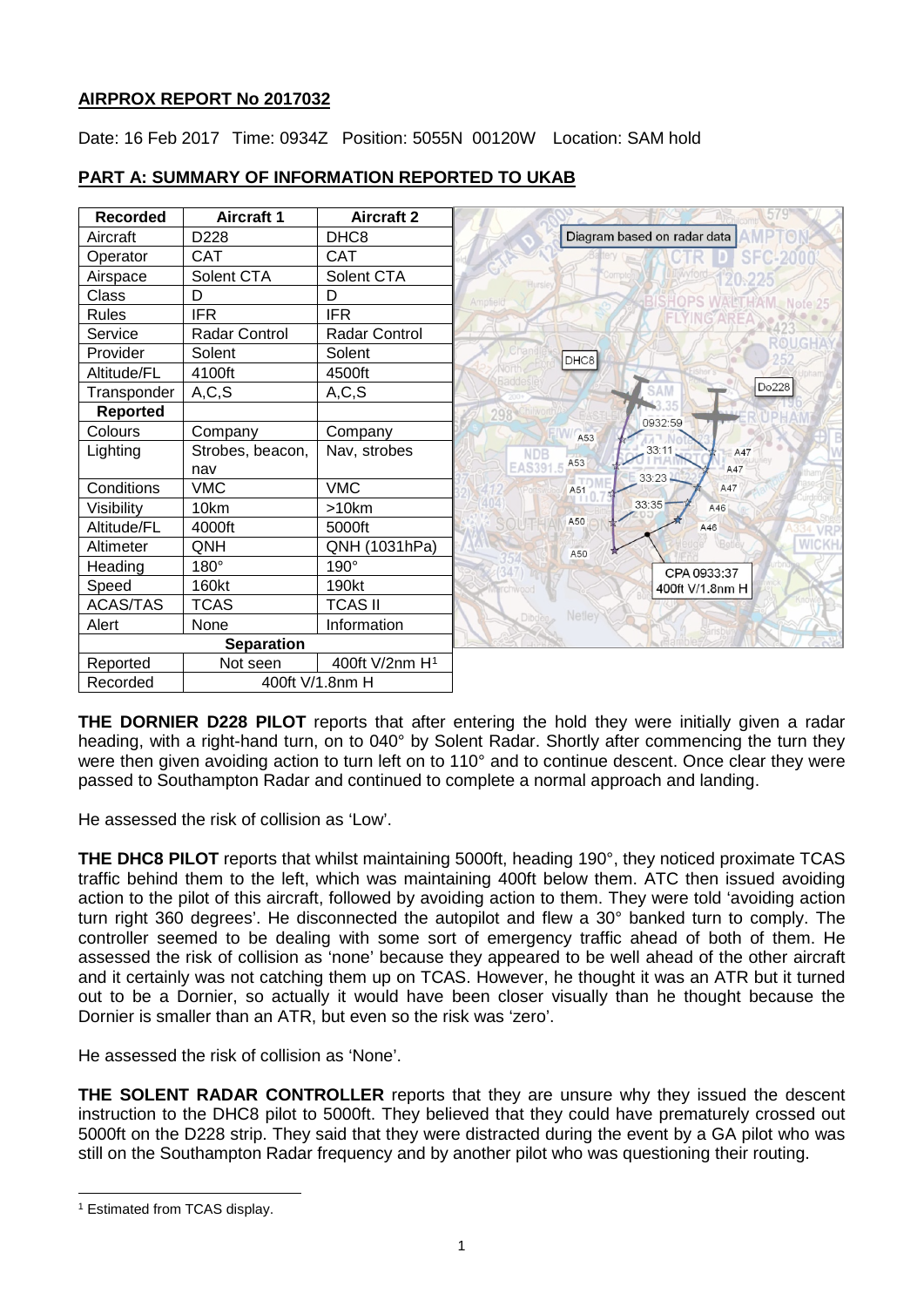## **Factual Background**

The weather at Southampton was recorded as follows:

EGHI 160920Z 24004KT 210V270 6000 BKN004 06/06 Q1031=

### MATS Part 1<sup>[2](#page-1-0)</sup> states:

'Horizontal separation based on ATS surveillance system information shall not be used between aircraft holding over the same holding point.'

## Additionally<sup>[3](#page-1-1)</sup>:

An aircraft may be instructed to climb or descend to a level previously occupied by another aircraft provided that:

- (1) vertical separation already exists;
- (2) the vacating aircraft is proceeding to a level that will maintain vertical separation; and
- (3) either:
	- (a) the controller observes that the vacating aircraft has left the level; or
	- (b) the pilot has reported vacating the level.

Controllers shall exercise caution when instructing an aircraft to climb or descend to a previously occupied level. Consideration shall be given to the fact that aircraft may climb or descend at markedly different rates and, if necessary, additional measures such as specifying a maximum or minimum climb or descent rate for each aircraft shall be applied to ensure that the required separation is maintained. This is particularly relevant when the aircraft concerned are established in the same holding pattern.

### **Analysis and Investigation**

### **CAA ATSI**

ATSI had access to reports from the pilots of the D228 and the DHC8, the area radar recordings and Solent Radar & R/T recordings. ATSI also received a report from the controller involved and a copy of the unit investigation report. An interview with the controller was also conducted. Screenshots in the report are taken from both the area radar and Solent Radar recordings. Note that the area radar shows levels as Flight Levels (FL). All times are UTC

The pilot of the D228, inbound from the south, made first contact with Solent Radar at 0919:20 and was cleared to route direct to the SAM VOR with descent given to FL50. The controller had previously been dealing with a BE36 pilot who had attempted an approach to a private landing site to the east of Southampton. Having been unable to complete that approach, the BE36 pilot had requested to divert to Southampton. At 0924:28 the Solent Radar controller instructed the D228 pilot to route to the hold, advising them of the diversion of the BE36 and their intention to allow that aircraft to make an approach ahead of the D228.

At 0925:49 the DHC8 pilot, inbound from the north, contacted Solent Radar and was instructed to route to the hold, being advised that they were Number 3 in the approach sequence.

The Solent Radar controller having previously requested a second radar position be opened, transferred the BE36 pilot to that controller, for its approach, at 0926:08.

At 0926:50 the D228 pilot was re-cleared to descend to altitude 5000ft (note FL50 was equivalent of 5486ft on the day). The D228 pilot acknowledged this, advising that they were reducing speed to try and avoid the requirement to enter the hold (due fuel). The controller acknowledged this,

l

<span id="page-1-0"></span><sup>2</sup> Section 1, Chapter 3, Paragraph 10.2.

<span id="page-1-1"></span><sup>3</sup> Section 1, Chapter 3, Paragraph 5B.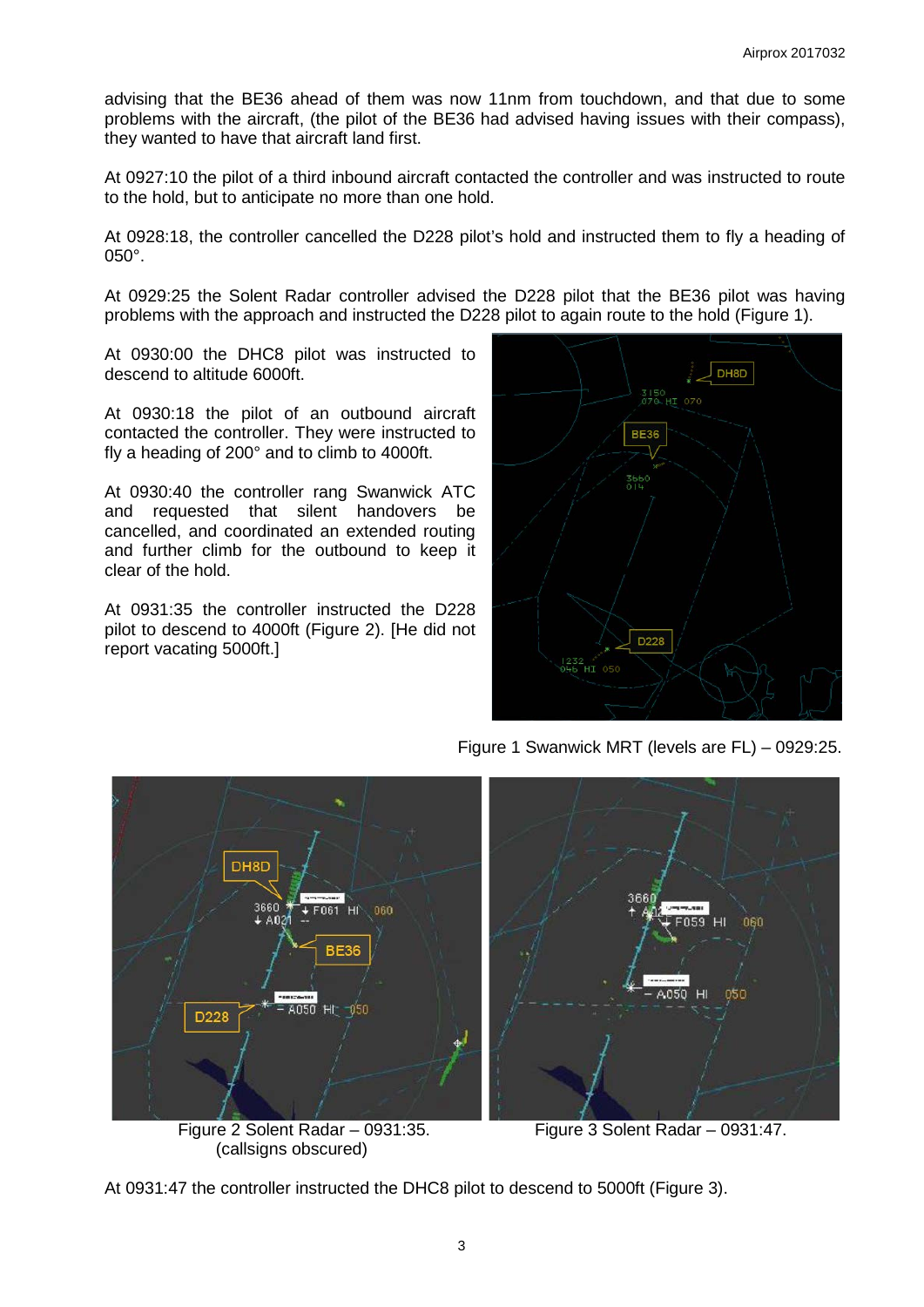# AIRPROX REPORT No 2017032

Date: 16 Feb 2017 Time: 0934Z Position: 5055N 00120W Location: SAM hold



# **PART A: SUMMARY OF INFORMATION REPORTED TO UKAB**

THE DORNIER D228 PILOT reports that after entering the hold they were initially given a radar heading, with a right-hand turn, on to 040° by Solent Radar. Shortly after commencing the turn they were then given avoiding action to turn left on to 110° and to continue descent. Once clear they were passed to Southampton Radar and continued to complete a normal approach and landing.

He assessed the risk of collision as 'Low'.

**THE DHC8 PILOT** reports that whilst maintaining 5000ft, heading 190°, they noticed proximate TCAS traffic behind them to the left, which was maintaining 400ft below them. ATC then issued avoiding action to the pilot of this aircraft, followed by avoiding action to them. They were told 'avoiding action turn right 360 degrees'. He disconnected the autopilot and flew a 30° banked turn to comply. The controller seemed to be dealing with some sort of emergency traffic ahead of both of them. He assessed the risk of collision as 'none' because they appeared to be well ahead of the other aircraft and it certainly was not catching them up on TCAS. However, he thought it was an ATR but it turned out to be a Dornier, so actually it would have been closer visually than he thought because the Dornier is smaller than an ATR, but even so the risk was 'zero'.

He assessed the risk of collision as 'None'.

THE SOLENT RADAR CONTROLLER reports that they are unsure why they issued the descent instruction to the DHC8 pilot to 5000ft. They believed that they could have prematurely crossed out 5000ft on the D228 strip. They said that they were distracted during the event by a GA pilot who was still on the Southampton Radar frequency and by another pilot who was questioning their routing.

<sup>&</sup>lt;sup>1</sup> Estimated from TCAS display.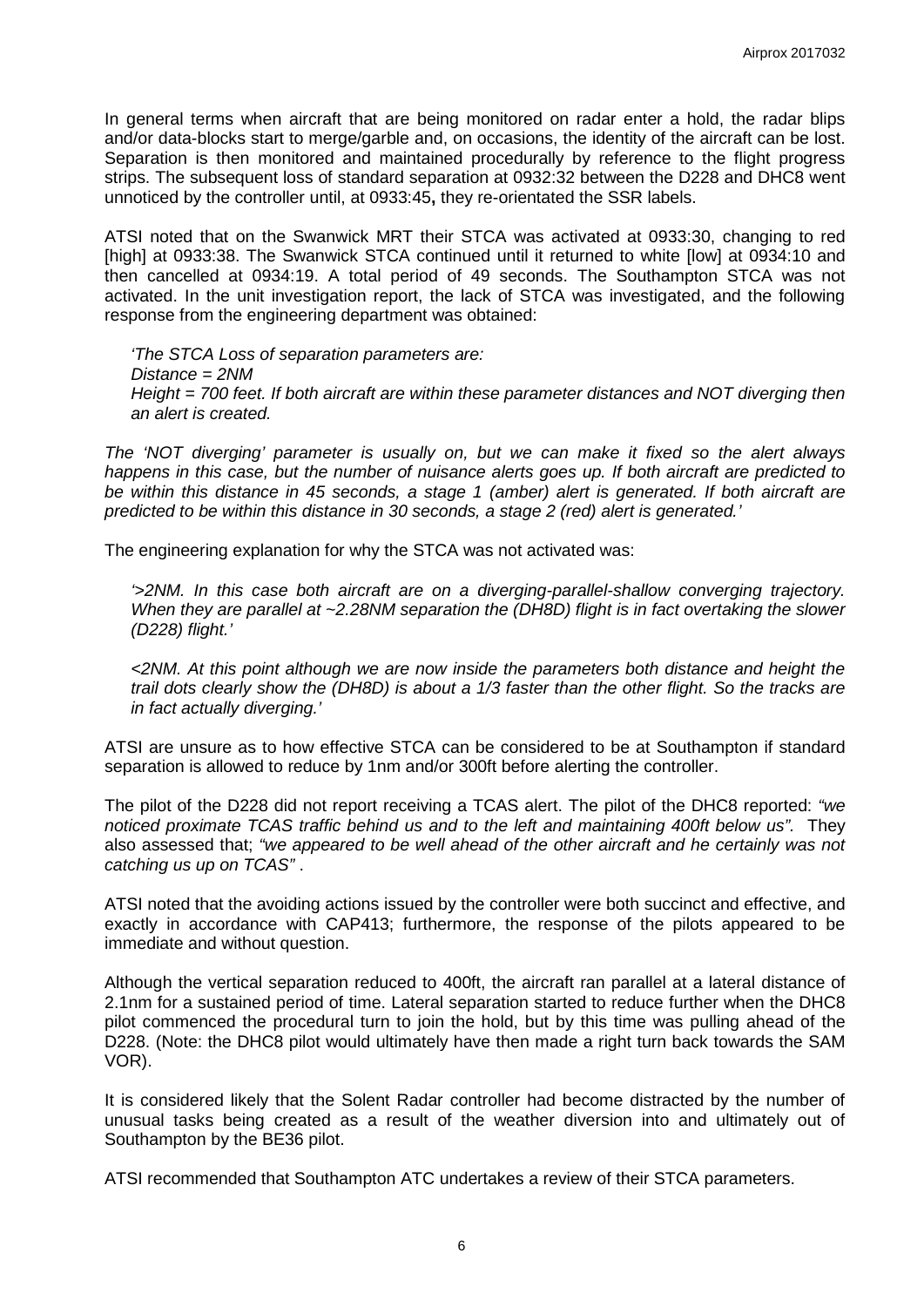### **UKAB Secretariat**

The D228 and DHC8 pilots shared an equal responsibility for collision avoidance and not to operate in such proximity to other aircraft as to create a collision hazard<sup>[4](#page-6-0)</sup>, notwithstanding that, in Class D airspace, ATC were required to separate the aircraft operating under IFR.

### **Occurrence Investigation**

The D228 pilot was cleared to descend to 4000ft at 0931:35. He vacated FL45 (5000ft altitude) at 0932:04. One minute later, at 0933:04, the aircraft was descending through FL42. At 0934:04 it was passing FL40.

The UK AIP<sup>[5](#page-6-1)</sup> states:

'In order to ensure that controllers can accurately predict flight profiles to maintain standard vertical separation between aircraft, pilots of aircraft commencing a climb or descent in accordance with an ATC Clearance should inform the controller if they anticipate that their rate of climb or descent during the level change will be less than 500 ft per minute, or if at any time during such a climb or descent their vertical speed is, in fact, less than 500 ft per minute. This requirement applies to both the en-route phase of flight and to terminal holding **above Transition Altitude**.'

The D228 was holding below the Transition Altitude and so the requirement to notify a rate of descent less than 500fpm was not applicable.

#### **Summary**

An Airprox was reported when a D228 and a DHC8 flew into proximity at 0934 on Thursday 16<sup>th</sup> February 2017. Both pilots were operating under IFR in VMC, in receipt of a Radar Control Service from Solent Radar. The Solent Radar controller cleared the DHC8 pilot to descend to 5000ft before the D228 had formally vacated the altitude. CPA was 400ft vertical and 1.8nm horizontal.

### **PART B: SUMMARY OF THE BOARD'S DISCUSSIONS**

Information available included reports from both pilots, the controller concerned, area radar and RTF recordings and reports from the appropriate ATC and operating authorities.

The Board first noted that the Airprox occurred within Class D airspace of the Solent CTA and that both pilots were operating IFR flights under VMC in receipt of a Radar Control Service from Solent Radar. Both the D228 and the DHC8 were inbound to Southampton and were instructed to enter the hold at SAM. Initially, the D228 pilot had been issued with a radar heading to leave the hold but, subsequently, he had been placed back in the hold because there was a pilot of a BE36 ahead of him who was experiencing problems with carrying out the ILS procedure because of an unserviceability in the aircraft.

The D228 pilot was holding at 5000ft and the DHC8 pilot was cleared to descend to 6000ft. The D228 pilot was subsequently instructed to descend to 4000ft in the hold. However, the pilot did not report leaving 5000ft and the controller did not question whether he had left this altitude. Without receiving a vacating call by the D228 pilot, in accordance with the MATS Part 1, the only way that the controller could descend the DHC8 pilot and maintain separation was to wait until he had seen the D228's Mode C pass 4600ft in the descent (400ft below its vacating level). However, approximately 12 seconds after clearing the D228 pilot to descend the controller cleared the DHC8 pilot to descend to 5000ft, although it was still formally occupied by the D228. The Board was advised that the controller had incorrectly crossed through the 5000ft level on the D228's flight progress strip, indicating to him that the D228 had left 5000ft and that he could now use that altitude for the DHC8. It has not been possible to determine why he had made this error, although he did report that he may have been

l

<span id="page-6-0"></span><sup>4</sup> SERA.3205 Proximity.

<span id="page-6-1"></span><sup>5</sup> ENR1.1-14, Paragraph 3.2.2.4.1.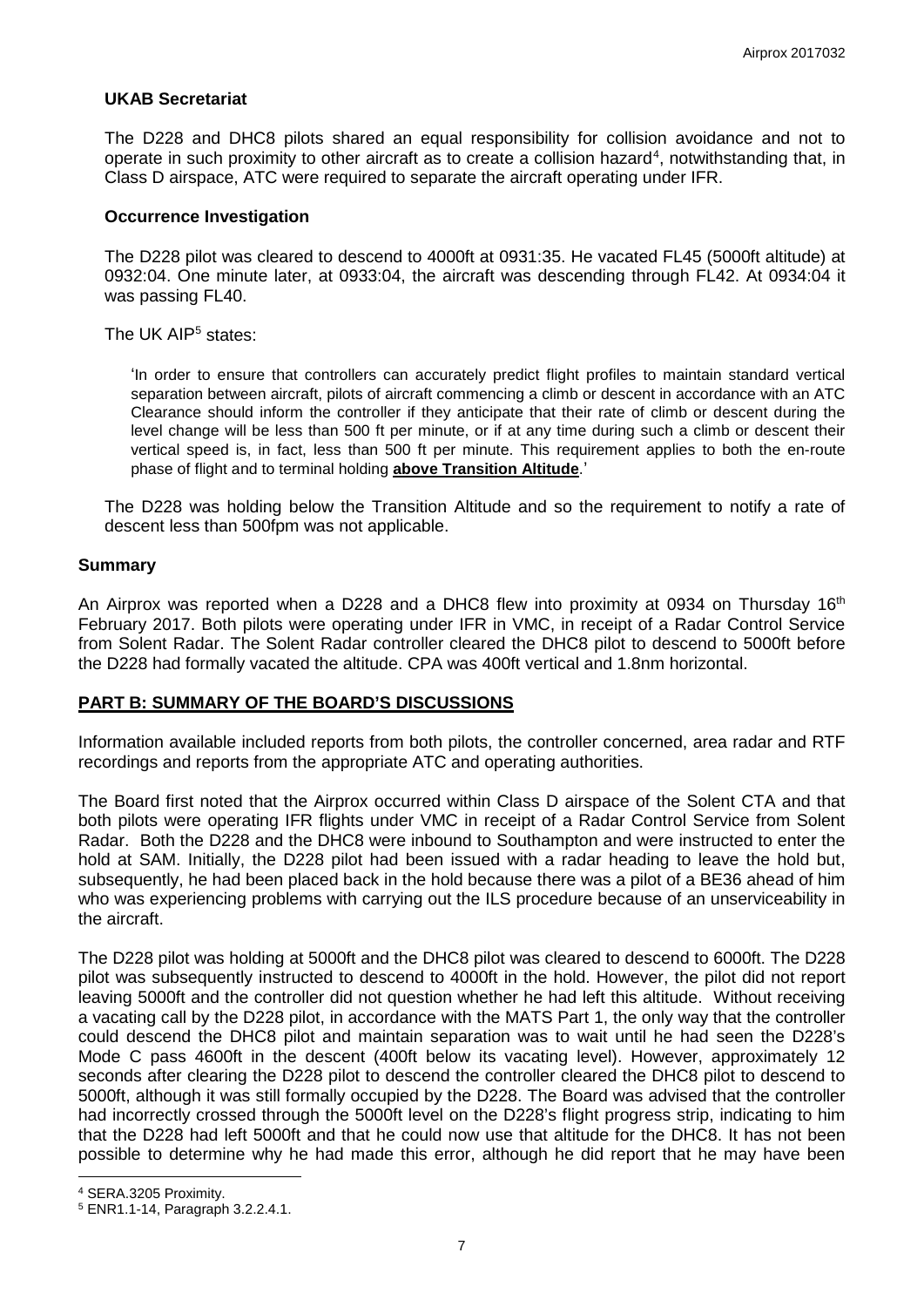distracted by the problems concerning the BE36 and another pilot questioning his routeing. He did not notice the situation until about 2 minutes after clearing the DHC8 pilot to descend to 5000ft. It was only after re-orienting the SSR labels of the two aircraft that he realised that separation was lost and he issued avoiding action and Traffic Information to both pilots at about the time of CPA.

The Board wondered why the Southampton STCA did not warn the controller of the loss of separation. The NATS advisor explained the parameters that are set up in the STCA, which he confirmed were the same for all NATS airports. He commented that there are two circumstances to trigger an alert. When two targets are predicted to come with 2nm/700ft within the parameter times (45sec or 30sec), or two aircraft are already within 2nm/700ft and their trajectories are not diverging. He added that the STCA is a conflict detection tool. The system is designed to alert when the aircraft separation is predicted to drop below the parameter, not when a loss of nominal separation occurs. On this occasion, as mentioned, STCA normally triggers well before the aircraft come inside 2nm/700ft, based on their trajectories and the predicted time before they reach 2nm/700ft apart. This would routinely be a stage 1 amber alarm 45sec prior to getting to 2nm/700ft apart, followed by a stage 2 red alert at 30sec. In his opinion there was clearly something unusual about the trajectories of the aircraft that meant that they avoided triggering the alert. The Board noted that ATSI had recommended that Southampton ATC undertake a review of their STCA parameters. The Board agreed that this should be undertaken, to hopefully provide information as to why the STCA did not trigger on this occasion. The fact that the STCA did not trigger was considered to be a contributory factor to the Airprox.

The Board noted that the D228 pilot descended at a shallow rate of descent, at about 200 fpm, which was less than might have been expected. Normally, pilots would descend at not less than 500fpm, but the UK AIP states that this is not a requirement when carrying out a terminal hold below the Transition Altitude. However, Board members opined that the fact that the D228 pilot descended at a much shallower than expected rate of descent without informing ATC, was another contributory factor. Airline members wondered why the D228 pilot had descended at such a low rate. He had previously stated that he had reduced speed to save fuel and possibly, they thought, this could explain why he was trying to stay as high as possible. In their opinion this would not have provided much fuel saving. Members also queried the D228 pilot's situational awareness; both pilots having been on the same frequency when the DHC8 pilot was cleared to descend to an altitude he had not yet vacated.

The Board then turned its attention to the cause and risk of the Airprox. It was quickly and unanimously agreed that the Airprox had occurred because the Solent Radar controller had cleared the DHC8 pilot to descend without confirming that the D228 pilot had left 5000ft. As to the risk, although it is not an ideal situation for pilots in controlled airspace to be given avoiding action turns, the Board decided that in view of the CPA of 400ft vertically and 1.8nm horizontally, and with the DHC8 pilot monitoring the position of the D228 on TCAS, there had been no risk of a collision. Accordingly, the Airprox was assessed as risk Category C.

### **PART C: ASSESSMENT OF CAUSE, RISK AND SAFETY BARRIERS**

| Cause:                      | The Solent Radar controller cleared the DHC8 pilot to descend without<br>confirming that the D228 pilot had left 5000ft. |
|-----------------------------|--------------------------------------------------------------------------------------------------------------------------|
| <b>Contributory Factor:</b> | 1) The D228 pilot descended at a much shallower than expected rate<br>of descent without informing ATC.                  |
|                             | 2) The Southampton STCA did not trigger.                                                                                 |
| Degree of Risk:             | C.                                                                                                                       |